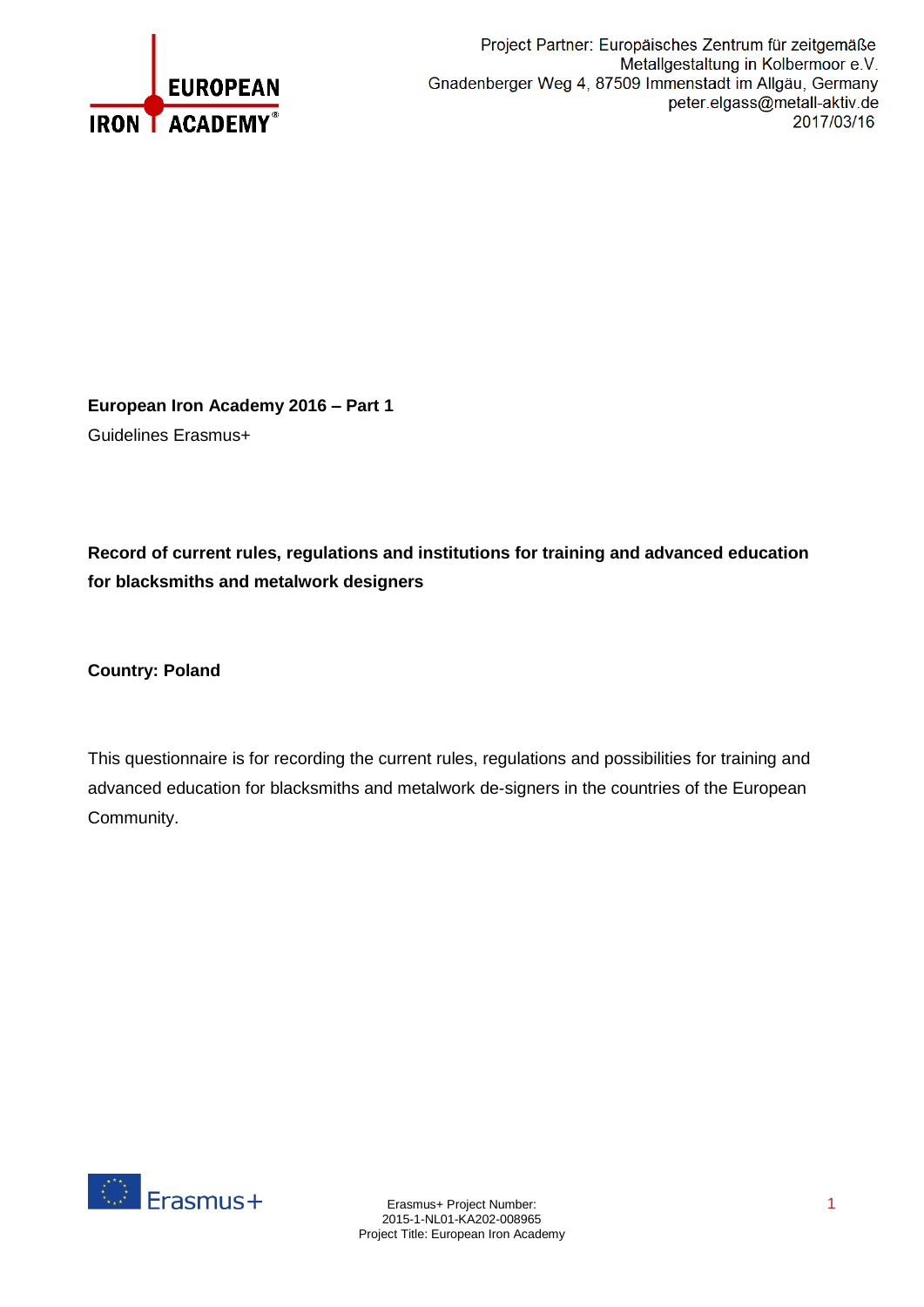

1. Which Ministry is responsible for Careers and Employment in your country? Address / persons responsible

## **Ministry for National Education**

(https://www.en.men.gov.pl) is responsible for vocational education and training. **Ministry of Family, Labour and Social Policy**

(https://www.mpips.gov.pl/en/) is responsible for employment.

[www.erasmusplus.org.pl](http://www.erasmusplus.org.pl/) – this a webpage about Erasmus Plus possibilities in Poland. Unfortunately, this page is in polish only. However, it is clearly written there, that there is a possibility to be an Erasmus student as a trainee in crafts.

#### [vet@erasmusplus.org.pl](mailto:vet@erasmusplus.org.pl) – a general e-mail

Mrs. Aleksandra Ścibich-Kopiec is a Director of Programme Erasmus+ for Vocational education and training. There is for every voivodeship a regional consultant listed on the webpage (http://erasmusplus.org.pl/ksztalcenie-i-szkolenia-zawodowe/konsultanci/).

2. Which trade/professional association is responsible in your country for blacksmiths and metalwork designers? Address / persons responsible

There is at least in every capital of a voivodeship a chamber of crafts e.g [http://www.rzem](http://www.rzem-art.eu/)[art.eu/](http://www.rzem-art.eu/) - Wroclaw (Lower Silesia), <http://www.irpoznan.com.pl/> - Poznań (Greater Poland), <http://izba.krakow.pl/> - Kraków (Lesser Poland). Unfortunately, these pages are in polish. However, under "Kontakt" (contact) link one can find e-mail addresses. Within these chambers of crafts blacksmithing and similar occupations are gathered.

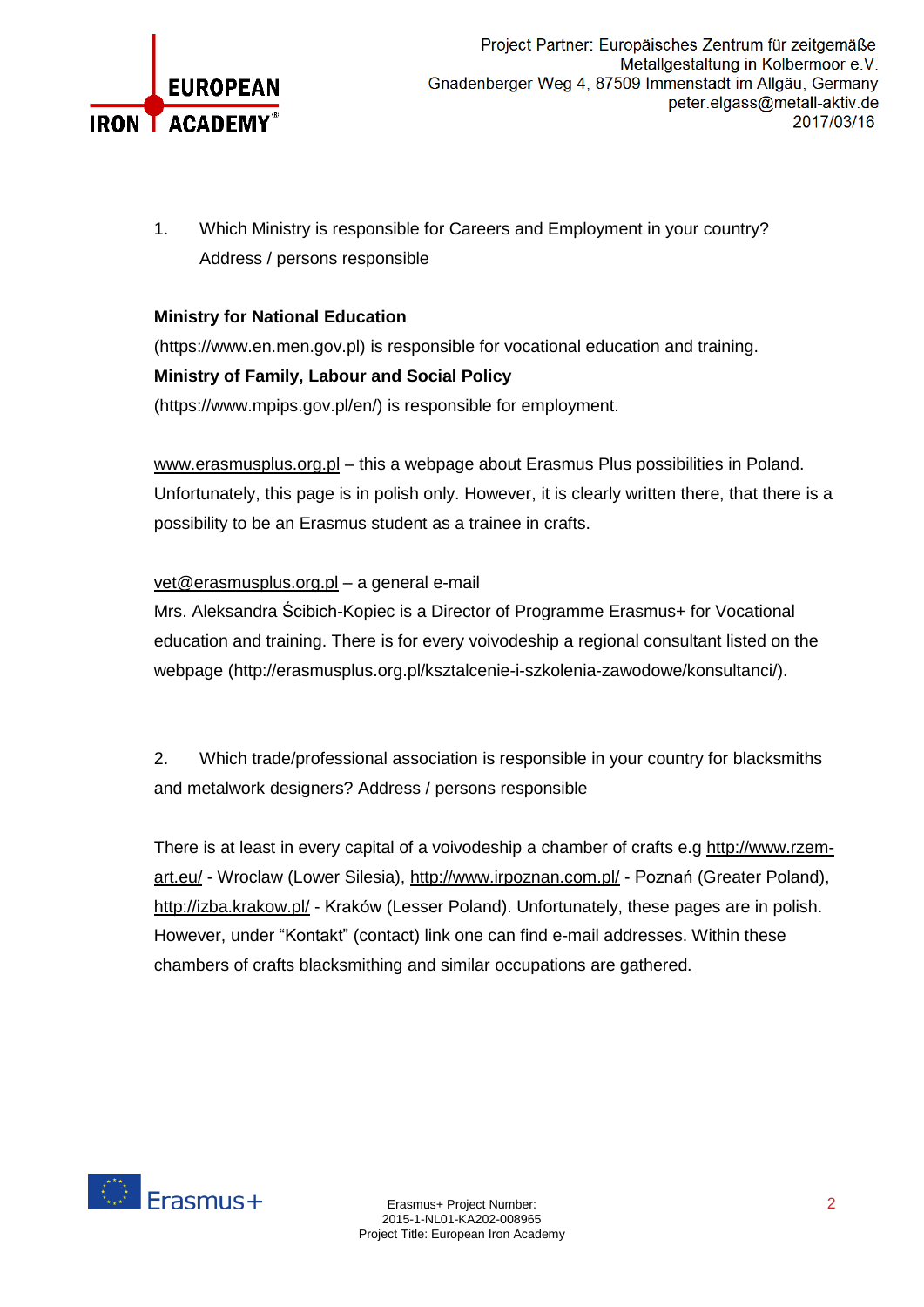

3.a) Who is legally responsible for the training of blacksmiths and metalwork designers in your country? (Please find out the addresses, websites, and contact persons. Try to obtain the training targets in writing and attach these to your research data and write a short résumé thereof for our joint Erasmus Report).

### **Ministry for National Education**

(https://www.en.men.gov.pl) is responsible for vocational education and training. Please see the attached file "Polish Vocational Education System", pages 47-53.

3.b) What aid/help (governmental or private) is offered in your country and to what conditions? (Training grants, loans, accommodation whilst away from home)

I couldn't find any information about that. There are loans for university students, but I haven't heard anything about such possibilities for vocational students. You can try to get some information about that at the Ministry for National Education [informacja@men.gov.pl](mailto:informacja@men.gov.pl)**.**

4. Which schools (including schools financed by the government or private schools) in your country provide training/education for young blacksmiths and metalwork designers? Address / persons responsible

## **For most of these questions please see the attached file "Polish Vocational Education System", pages 47-53. For education of adults, please see point #5.**

**Vocational training of young workers: It consists of two integral parts (i.e. a dual system of education):**

**- The practical part, realized within the work process at an employing craftsman;**

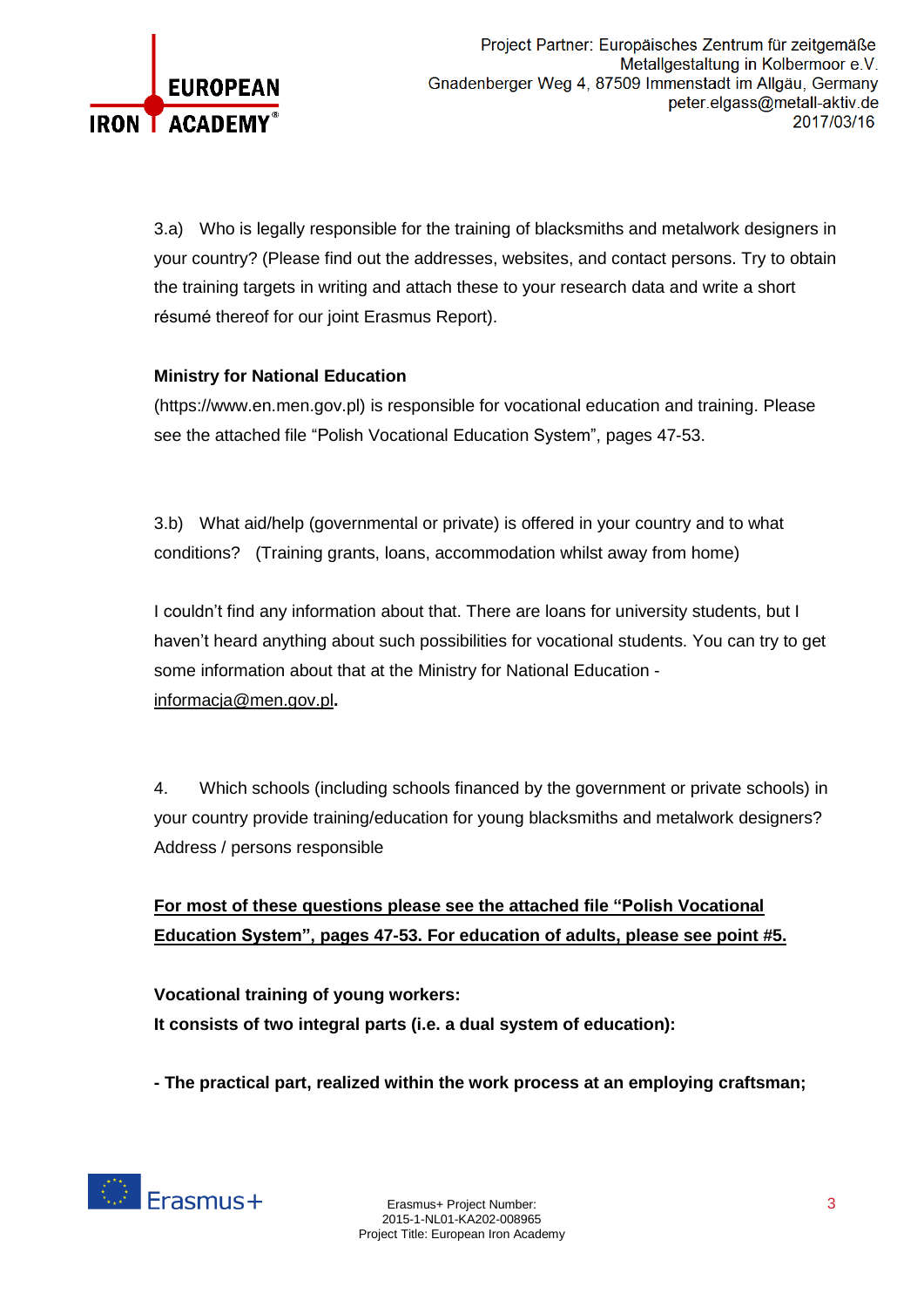

**- The theoretical part, realized in basic vocational school or non-school system training courses or at an employing craftsman.**

Which conditions have to be fulfilled be become accepted for training?

**Vocational training of young workers:**

**Conditions to be met in order to learn the profession of a craftsman:**

- **- At the start of learning age to 18 years,**
- **- Completed high school,**

**- Presentation of a medical certificate confirming the absence of contraindications to work in one's chosen profession.**

Schooling – which certificates are necessary?

**Chamber of crafts/Guild of crafts (who organize courses for becoming artistic blacksmith or supervise education of a candidate at an employing craftsman):**

- **Entry into the Register of Training Institutions of the Lower Silesian Regional Labor Office**
- **Accreditation of the appropriate voivedenschip School Superintendent**

Which EQF levels (from 1 to 8) are reached during training?

**[http://www.walidacja.kig.pl/index.php/en/walidacja-w-europie/europejskie-ramy](http://www.walidacja.kig.pl/index.php/en/walidacja-w-europie/europejskie-ramy-kwalifikacji/74-europejskie-ramy-kwalifikacji)[kwalifikacji/74-europejskie-ramy-kwalifikacji](http://www.walidacja.kig.pl/index.php/en/walidacja-w-europie/europejskie-ramy-kwalifikacji/74-europejskie-ramy-kwalifikacji)**

**This webpage is devoted to validation in Poland. However, I couldn't find there any information about EQFs regardless blacksmithing. Maybe under this e-mail address [info@walidacja.kig.pl](mailto:sekretariat@holdikom.com.pl) they will give you some information.**

Who issues to certificates for the training?

Who conducts the practical and theoretical examinations?

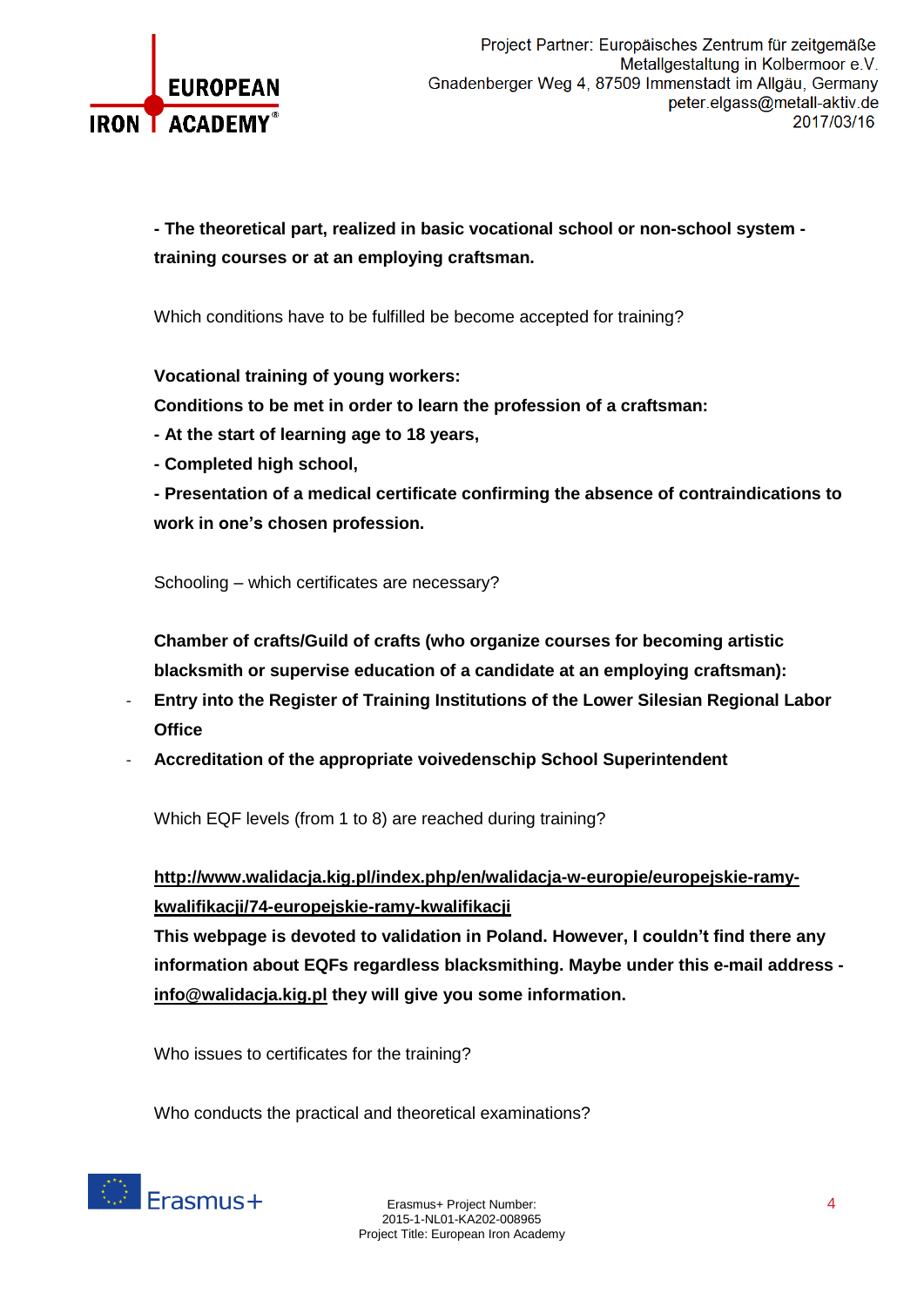

# **Regional Chamber of crafts/Guild of crafts accordingly to the regulations of Centralna Komisja Egzaminicyjna (The Central Board of Examiners, www.cke.edu.pl).**

5. How does one become a blacksmith trainee, journeyman or a master craftsman?

## **For most of these questions please see the attached file "Polish Vocational Education System", pages 47-53.**

### **Vocational training of young workers:**

If a candidate meets these conditions, he/she should go to the nearest Guild of Crafts with a request for information about available learning places or find a place of a practical training on their own and to decide on the form of theoretical training.

Theoretical training can be done at the basic vocational school (one has to submit documents to the selected school), on training courses (for this purpose one must submit documents to a given Chamber of Craft), finally a student can educate themselves on the theory.

The basis for the implementation of vocational training in handcraft is to sign an employment contract for vocational training between the juvenile employee and the owner of a workplace. Making a deal takes place in the Guild, to which the employer is assigned. Throughout the training a guild supervises the teaching process and can help in dealing with formal issues.

#### **IMPORTANT:**

Apprenticeship lasts 3 years. The student has the status of a juvenile employee, or acquires the rights and obligations of employees resulting from the labor law, including the right to remuneration. At the end of the apprenticeship, the student takes a test at a given Chamber

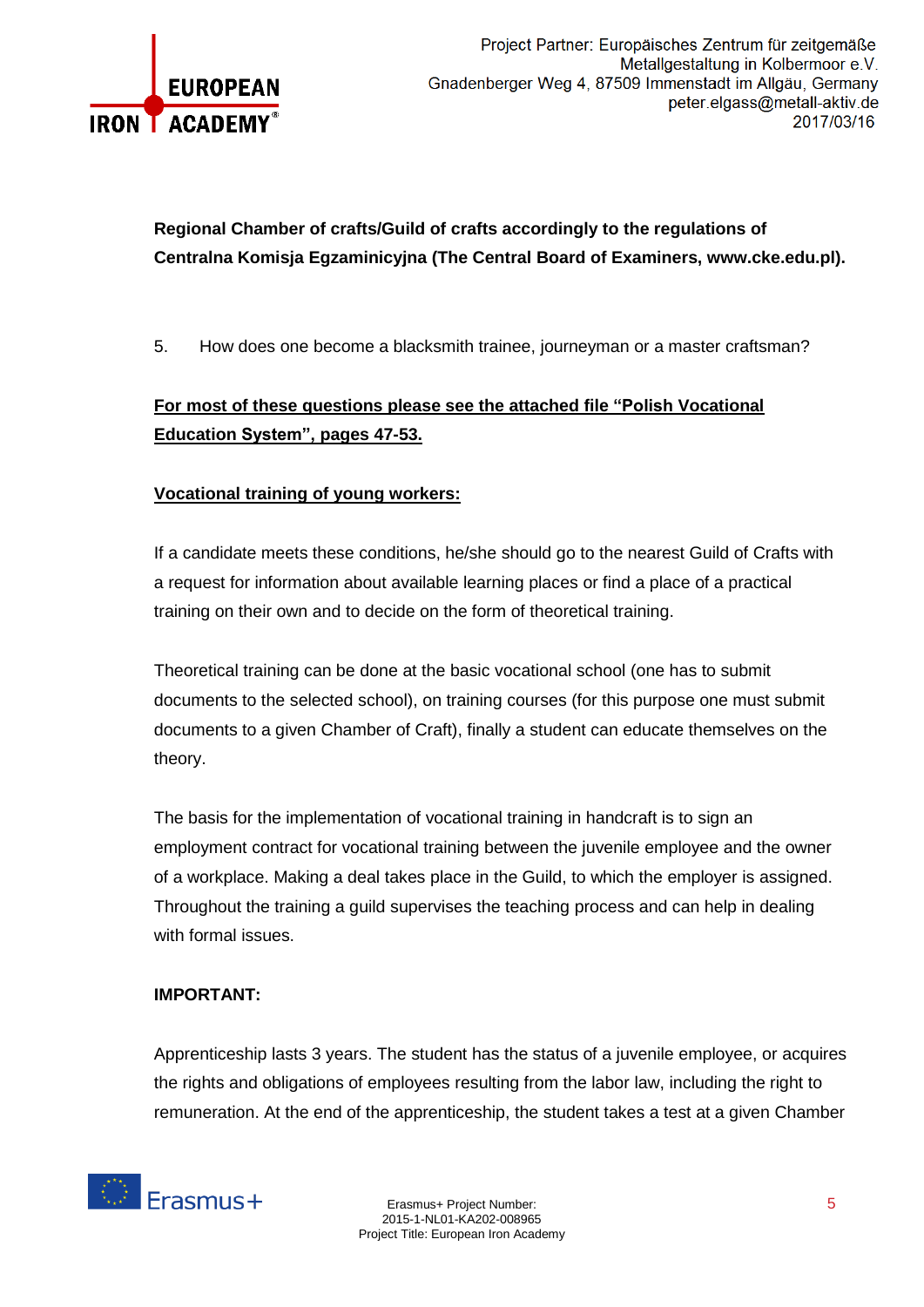

of Craft and obtain the title of a journeyman in a specific profession. A certificate is a document recognized in most countries around the world.

A student, who chose theoretical training in school, obtains additional basic school completion certificate, allowing education in school senior (one may continue their studies immediately in the second class of secondary school).

After obtaining the certificate one can start journeyman professional activities on its own account. After three years of work one can submit the exam in a given Chamber of Craft and get the title of master craftsman in the profession.

#### **Training for a particular job:**

This form of apprenticeship lasts from a few to several months and is limited to the student's mastery of selected skills in the field of the profession. An interested person should refer to the Field Work Corps, which mediate the conclusion of a contract of employment.

#### **Vocational training of adults:**

It is an instrument of activation of the unemployed. Apprenticeship or selected professional skills in occupations regarded as craft can be done in trades on the basis of an agreement between the district administrator, owner of the company and educational institution, conducting training in the theory of a professional. In order to benefit from this form of learning one should be reported to the employment office.

For those not registered in employment office as an unemployed there are training courses conducted by a given chamber of crafts.

Occupational training in internet (investigate curriculum)?

#### **No informations.**

Who issues the certificates?



Erasmus+ Project Number: 6 2015-1-NL01-KA202-008965 Project Title: European Iron Academy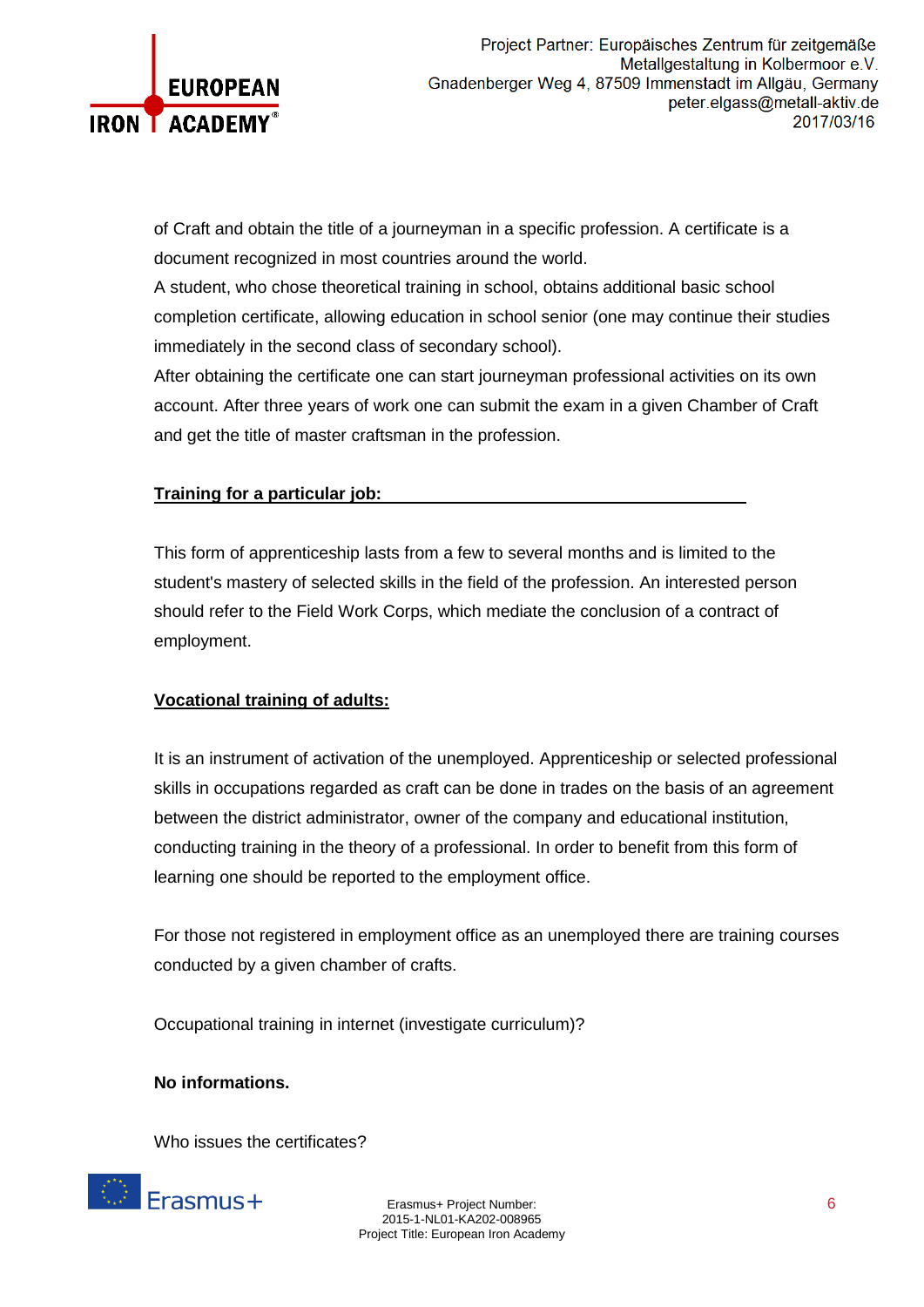

#### **Regional Chamber of crafts/Guild of crafts**

Address / persons responsible

**One has to contact a given Guild of Crafts present in most of cities.**

**If a person is not a student of a school he or she can take examinations at regional chamber of crafts. On a webpage of given chamber there are listed dates of exams.**

6. Are there free schools, academies which convey knowledge to blacksmiths and metalworkers? (investigate curriculums) Address / persons responsible

There is in Wroclaw [http://www.swraiz.pl/.](http://www.swraiz.pl/) The webpage is in polish, at this school one can learn artistic blacksmithery. E-mail address is following [sekretariat@swraiz.pl.](mailto:sekretariat@swraiz.pl) There are no other such schools in Poland.

7. Are there institutes, academies or schools in your country which take care of advanced education (special knowledge)? (e.g. working with metal in the preservation of ancient buildings / architecture / tools/ construction/ historic techniques or methods / blacksmiths / carriage makers Address / persons responsible

No information about this.